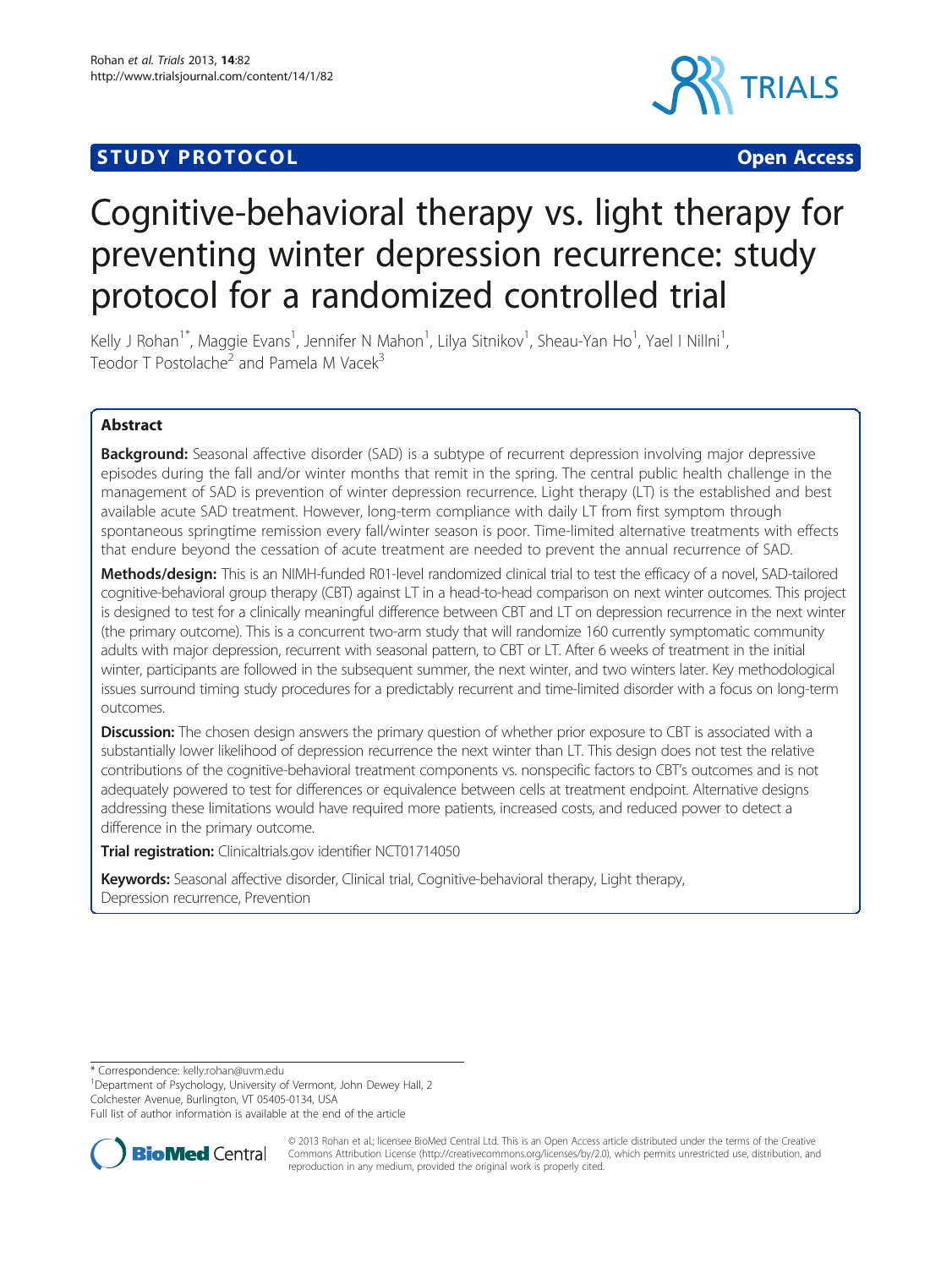#### Background

Winter seasonal affective disorder (SAD) is a subtype of recurrent depression involving major depressive episodes during the fall and/or winter months that remit in the spring [\[1](#page-10-0)]. SAD prevalence increases with latitude in the US, ranging from 1.4% in Florida to 9.9% in Alaska [[2](#page-10-0),[3](#page-10-0)]. Averaging across latitude, SAD affects an estimated 5% of the US population [\[4](#page-10-0)]—over 14.5 million Americans. Untreated SAD-related major depressive episodes last, on average, about 5 months of the year before spontaneous springtime remission (personal communication, Norman E. Rosenthal, MD, May 2005) and are associated with significant impairments in overall health, emotional wellbeing, and daily and social activities [[5\]](#page-10-0). In a multi-site study including over a thousand SAD patients, participants reported a mean age for onset of 27.2 years and, on average, 13.4 past fall/winter major depressive episodes [[6\]](#page-10-0). Taken cumulatively, these data suggest that SAD patients spend over 40% of the year struggling with substantial depressive symptoms during most years, beginning in young adulthood.

As a first-line SAD treatment, clinical practice guidelines recommend daily light therapy (LT) from onset of first symptom through spontaneous springtime remission each fall/winter season [[7\]](#page-10-0). LT is the established and best available acute SAD treatment. A recent quantitative analysis of trials comparing LT to credible controls concluded that LT is associated with significant reductions in depression severity for SAD in the initial winter [\[8](#page-10-0)]. A pooled analysis of LT studies [\[9](#page-10-0)] concluded that 53% of individuals with SAD overall and 43% of moderate to severe SAD cases meet remission criteria by the end of an LT trial.

LT, like most psychiatric treatments, is a palliative treatment that needs to be continued with regularity over time to prevent relapse and recurrence; however, available data suggest that the majority of SAD patients are not willing/ able to comply with the treatment over subsequent fall/ winter seasons. A retrospective follow-up survey of SAD patients treated with LT at the NIMH between 1981 and 1985 (mean follow-up interval = 8.8 years) revealed that only 41% of patients continued regular use of LT [[10](#page-10-0)]. When queried as to why they discontinued using LT, perceived "ineffectiveness" and "inconvenience" were the two most commonly cited reasons. In the only clinical trial to include a planned, prospective follow-up of treated SAD participants during the next fall/winter season [\[11\]](#page-10-0), only 4 out of 36 patients (11%) who received LT in the trial reported any use of LT during the next winter, and only 2 of those 4 reported using LT at a frequency, duration, and treatment length that would be expected to confer therapeutic benefits [[7](#page-10-0)].

Therefore, as many as 47% of individuals with SAD do not remit with LT in the initial winter [[9\]](#page-10-0), and a

minority of those treated acutely with LT continue using it over subsequent winters [\[10,11](#page-10-0)]. Extrapolating these data to the US prevalence of the disorder, over 11 million Americans could potentially benefit from the development of supplementary or alternative treatments, including 6.8 million that are projected to be non-responders to LT plus another 4.5 million that are projected to be LT responders, but will stop using the treatment. Ideal alternative treatments would be time-limited (i.e., acute treatment completed in a discrete period vs. daily treatment every fall/ winter indefinitely), easier to implement in the long run relative to 5 months of daily LT each year, and have more durable effects than LT (i.e., effects that endure beyond the cessation of acute treatment to prevent annual depression recurrence).

Cognitive therapy for depression [[12](#page-10-0)] is a time-limited psychotherapy treatment that appears to confer benefits that extend beyond the point of treatment termination [[13,14\]](#page-10-0). Several studies have found that depressed patients who demonstrated a clinical response to cognitive therapy had a reduced risk of depression relapse as compared to patients who initially responded to antidepressant medications [\[15-18](#page-10-0)]. In addition to reducing the more proximal risk of relapse, one trial found that patients who had recovered from the treated episode with cognitive therapy demonstrated a reduced risk for a wholly new depressive episode onset (i.e., recurrence) relative to patients who had recovered from the initial episode with pharmacotherapy [[16](#page-10-0)]. If these long-term outcomes for cognitive therapy generalize to SAD, the treatment could represent a more effective, practical, and palatable approach to long-term SAD management than LT. The integrative, cognitive-behavioral model of SAD [[19\]](#page-10-0) proposes a psychological vulnerability in SAD onset and maintenance, involving negative thinking biases, rumination, and disengagement from potentially enjoyable activities, which can be targeted by a SAD-tailored cognitive-behavioral therapy (CBT).

The primary aim of this NIMH-funded R01-level randomized clinical trial is to test the efficacy of CBT against LT in a larger, more definitive randomized head-to-head comparison on next winter outcomes in an intent-to-treat (ITT) analysis using all randomized participants. This project is focused on long-term depression outcomes in SAD. The primary aim tests for a clinically meaningful difference between CBT and LT on depression recurrence in the next winter (the primary outcome). A second annual winter follow-up will obtain preliminary data on the comparative effects of CBT vs. LT two winters after the initial winter of study treatment. In characterizing the course of major depressive disorder, the term "recurrence" refers to the onset of a wholly new major depressive episode occurring after recovery (i.e., full remission with minimal symptoms) from a previous episode [[20](#page-10-0)]. The central public health challenge in the management of SAD is prevention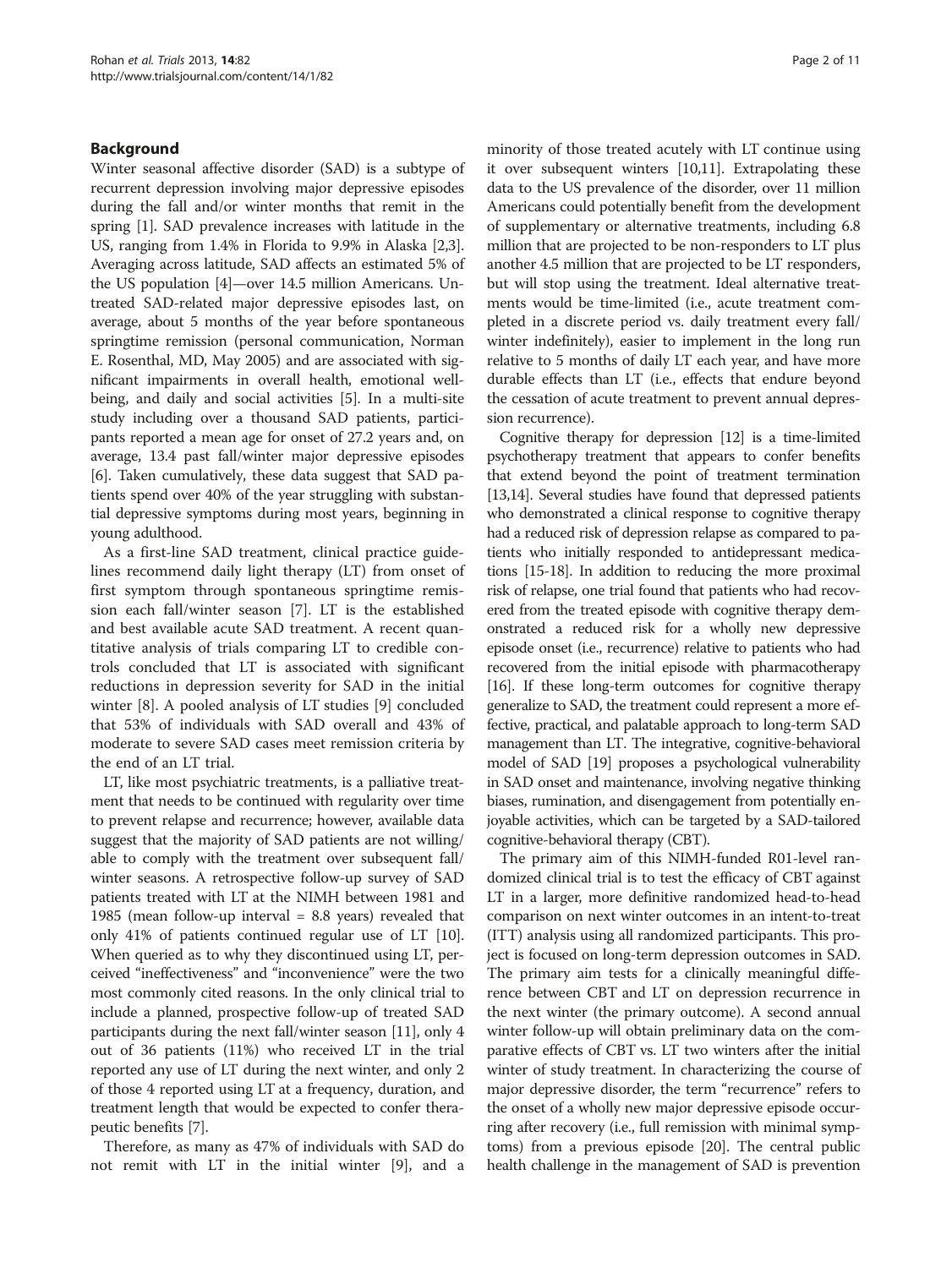of winter depression recurrence. Therefore, clinical practice will be impacted if prior CBT is associated with fewer SAD recurrences than initial treatment with LT.

#### Pilot and feasibility studies

Prior to the commencement of this randomized clinical trial (RCT), Rohan and colleagues developed a novel, SADtailored, group CBT intervention and pilot tested it in an initial feasibility trial [\[21\]](#page-10-0) and a controlled RCT [\[22](#page-10-0)]. This group subsequently published a follow-up report on next winter outcomes from the patients in these studies [\[11](#page-10-0)]. These studies were conducted with community adults in the greater Washington, D.C., area at the Uniformed Services University of Health Sciences in Bethesda, MD. In the feasibility study [[21](#page-10-0)], 26 adults with SAD were randomly assigned to one of three 6-week treatments: CBT, light therapy (LT), or the combination of CBT and LT together (CBT+LT). Participants, in general, improved over all three treatments with large pre- to post-treatment changes in depression severity on blind interviewer- and patient-rated measures. The trial showed promise for the utility of CBT in acute SAD treatment, but was limited by the small sample size and lack of a control group. Therefore, the next study was a pilot controlled RCT [[22](#page-10-0)] to better rule-out alternate explanations for treatment effects such as the passage of time or regression to the mean. The study maintained the three active treatment cells, but added a concurrent wait-list control group (WLC; 6 weeks of weekly symptom monitoring followed by treatment with LT) to the design. In the ITT sample of 61 randomized participants, all three active treatments (1) had significantly lower depression severity at post-treatment than WLC across continuous outcomes and (2) significantly improved over the 6 weeks, whereas WLC did not. Only CBT+LT (73%) had a significantly higher proportion of remissions than WLC (20%) at treatment endpoint.

Participants who were randomized to CBT, LT, or CBT+LT and who had not dropped out of the study by the end of acute treatment phase were invited to return to the laboratory for a naturalistic follow-up visit during the subsequent winter season (i.e., in January or February when SAD symptoms are typically at their worst). The follow-up report [[11](#page-10-0)] was an ITT analysis of all randomized participants based on multiple imputation to estimate next winter outcomes for the 17 randomized individuals who dropped out during treatment, were withdrawn from protocol, or were lost to follow-up. The CBT (7.0%) and CBT+LT (5.5%) groups had significantly smaller proportions of winter depression recurrences than the LT group (36.7%). Solo CBT, but not combination treatment, was also associated with significantly lower interviewer- and patient-rated depression severity the next winter as compared to solo LT. Among completers who provided follow-up data, all statistically

significant differences between the solo CBT and LT groups persisted after adjustment for ongoing treatment with LT, antidepressants, and psychotherapy. In contrast, CBT+LT and LT groups did not differ on next winter outcomes after adjustment for ongoing treatments. Therefore, despite having the highest post-treatment remission rate, initial treatment with combined CBT+LT did not appear to show the same lasting benefit over solo LT treatment on next winter outcomes as initial treatment with solo CBT. Observed differences between solo CBT and solo LT the next winter (i.e., a 30% difference in depression recurrence and 6- to 7 point differences in continuous depression scores) were large, clinically meaningful, and apparently not secondary to ongoing treatment use. Therefore, these findings require replication in a larger, more definitive study to determine whether CBT represents a more effective, practical approach to long-term SAD management than LT.

#### Study aims

The primary aim is to compare the efficacy of CBT and LT on depression recurrence status, symptom severity, and remission status during the next winter season (i.e., the next wholly new winter season after the initial winter of treatment), which we argue to be the most important time point for evaluating clinical outcomes following SAD intervention. The hypothesis is that CBT will be associated with a smaller proportion of depression recurrences, less severe symptoms, and a higher proportion of remissions than LT in the next winter. The second aim is to compare the efficacy of CBT and LT on symptom severity and remission status at post-treatment (treatment endpoint). It is hypothesized that CBT and LT will not differ on posttreatment outcomes. An exploratory aim is to compare CBT and LT on recurrence, symptom severity, and remission two winters after treatment completion.

# Methods/design

#### Design overview

This research was approved (IRB #08-116) by the Committee on Human Research in the Behavioral Sciences in the Research Protections Office at the University of Vermont, the site where the work is being conducted. This is a concurrent two-arm study that randomizes individuals experiencing a current SAD-related depressive episode to 6 weeks of treatment with group cognitive-behavioral therapy (CBT) or light therapy (LT). The primary endpoint is depression recurrence in the next winter, testing for two-sided differences in depression recurrence in one treatment condition relative to the other in an intentionto-treat (ITT) analysis. The proposed trial goes beyond prior studies in four ways. (1) This study augments the generalizability of prior data by relaxing the inclusion/exclusion criteria to allow for comorbid diagnoses and stable antidepressant medication use and by demonstrating the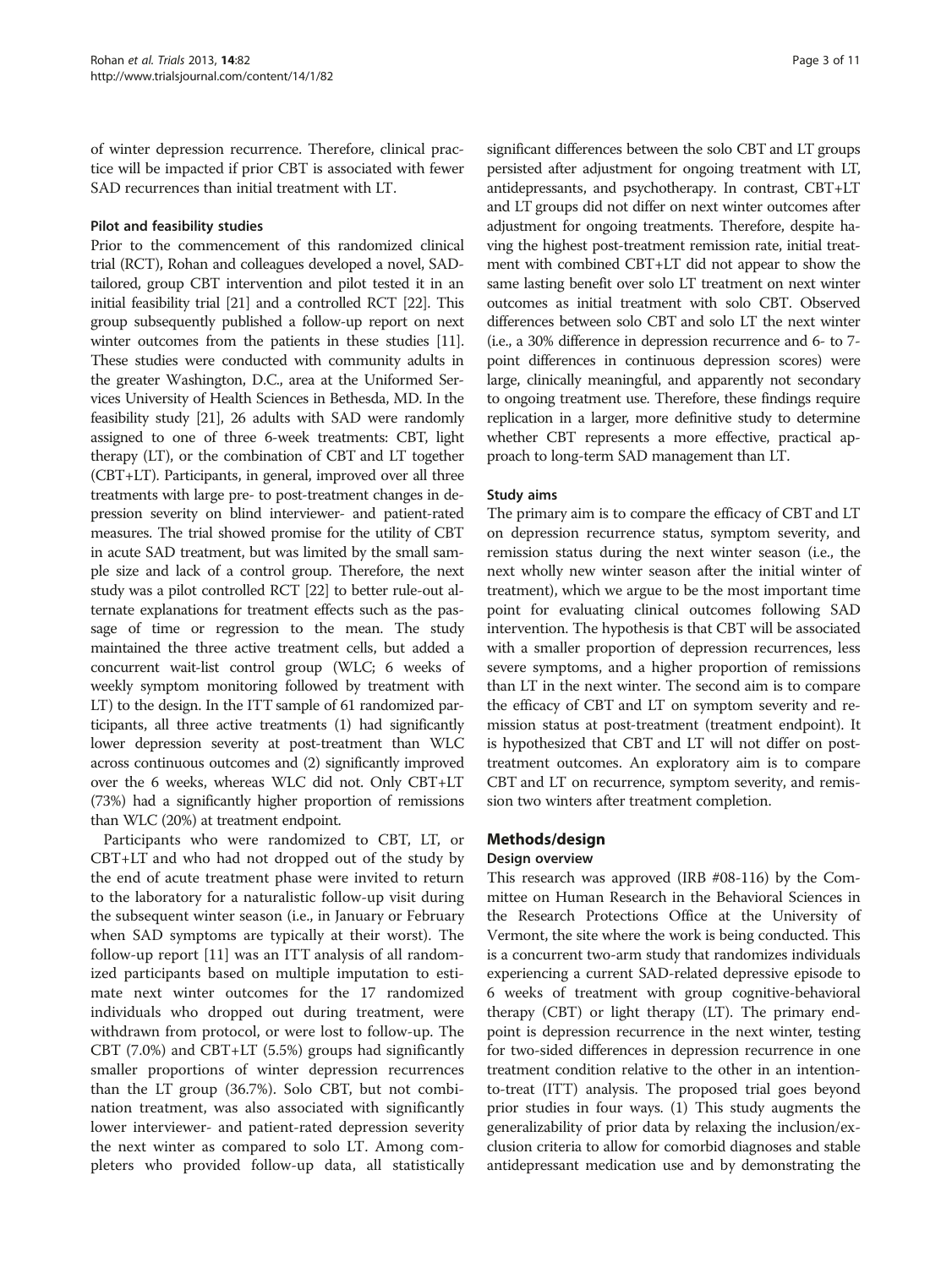feasibility of training experienced community therapists to facilitate the CBT groups. (2) Recurrences and potential intervening variables that could affect outcome (e.g., new treatments, summer remission status) are prospectively tracked in the interim between treatment endpoint and the following winter. (3) This study includes a second annual winter follow-up to obtain preliminary data on the comparative effects of CBT vs. LT two winters after the initial winter of study treatment. (4) The influence of potential modifiers on the effects of CBT vs. LT will be examined, including demographic variables, baseline depression severity, comorbidity, baseline antidepressant medication status, and complete or incomplete summer remission status.

#### Sample size and statistical power

This RCT is designed to definitively test for a significant and clinically meaningful difference between CBT and LT on depressive episode recurrence during the next winter season (the primary endpoint). The true difference between CBT and LT (and the difference we observe in this more rigorous design) may be smaller than what was observed in the above pilot study. To determine sample size, the more conservative estimate of a 23% difference in recurrence was used, based on a worst case scenario assumption that all subjects who dropped out of the pilot studies at any time from randomization through the next winter follow-up would have evidenced a recurrence the next winter (52% in LT vs. 29% in CBT in the ITT sample). If the true difference is 23%, 80 participants per group (total  $N = 160$ ) are required to provide 80% power to detect a significant difference in recurrence between CBT and LT with a 2-sided test and alpha = 0.05. With 80 participants per group, there is also 80% power to detect a 5-point difference in next winter continuous depression scores based on variance estimates from a worst-case scenario analysis of pilot data whereby pre-treatment scores were substituted for any missing next winter scores  $(14.3 \pm 1)$ 11.5 for CBT vs. 19.5 ± 11.5 for LT on the Structured Interview Guide for the Hamilton Rating Scale for Depression—Seasonal Affective Disorder Version).

#### Participants: inclusion and exclusion criteria

Adult community volunteers, aged 18 or older, are recruited for this study via local newspaper and radio advertisements and referrals from local health clinics beginning in September of each year. Inclusion criteria are: (a) DSM-IV-TR criteria for major depression, recurrent, with seasonal pattern, (b) Structured Interview Guide for the Hamilton Rating Scale for Depression—Seasonal Affective Disorder Version (SIGH-SAD) criteria for a current SAD episode (see below), and (c) no usage or stable use of antidepressants (i.e., a consistent dose of the same medication maintained for at least the past 4 weeks with no plans to change the medication or dose). Exclusion criteria include:

(a) current LT or psychotherapy for depression or plans to initiate such treatment during the winter of study, (b) past LT or CBT for SAD, (c) presence of a comorbid axis I disorder that requires immediate treatment, (d) acute and serious suicidal intent, (e) positive laboratory findings for hypothyroidism at medical workup, and (f) plans for extended (>1 week) vacations or absences from the area through the coming March. Regarding the comorbidity exclusion (c), decisions are made on a case-by-case basis, but psychotic disorders, substance abuse/dependence, and bipolar-type SAD are uniformly excluded. Our criteria strike a balance between internal and external validity in ensuring that eligible volunteers receive a different experience in our CBT or LT conditions vs. a repetition of a past treatment while including a sample that generalizes to real-world SAD patients in terms of comorbidity and pharmacotherapy.

#### Screening and enrollment

Given SAD's inherent seasonal pattern, recruitment for this study begins each September and continues through mid-January. Individuals who respond to advertisements undergo a brief phone screening to assess inclusion/exclusion criteria. Respondents who do not endorse DSM-IV criteria for major depression, recurrent, with seasonal pattern and/or who satisfy any exclusion criterion on the phone screen receive a referral list. Respondents who appear to meet criteria on the phone screen are invited to review the informed consent document. We obtain informed consent before proceeding with any further study procedures. If they consent, the full Structured Clinical Interview for DSM-IV Axis I Disorders—Clinician Version (SCID-CV) is administered at an in-person screening visit. If a diagnosis of major depressive disorder, recurrent, with seasonal pattern is confirmed on the SCID and no axis I disorder requiring more immediate treatment is revealed, the Structured Interview Guide for the Hamilton Rating Scale for Depression—Seasonal Affective Disorder Version (SIGH-SAD) is administered to assess SIGH-SAD criteria for a current SAD episode. If SIGH-SAD criteria are not met, the individual is invited to attend SIGH-SAD interviews every other week. When a potential participant meets SIGH-SAD criteria for a current SAD episode, he or she is asked to attend a medical workup involving a routine physical examination and medical history to characterize the sample and assess the hypothyroidism exclusion. These evaluations are performed at the University of Vermont Clinical Research Center in the College of Medicine by a Physician's Assistant. A nurse performs venipuncture to measure levels of TSH and thyroxine to screen for hypothyroidism. Individuals with laboratory results suggestive of hypothyroidism are excluded and referred for treatment. If the medical workup suggests normal thyroid functioning, the participant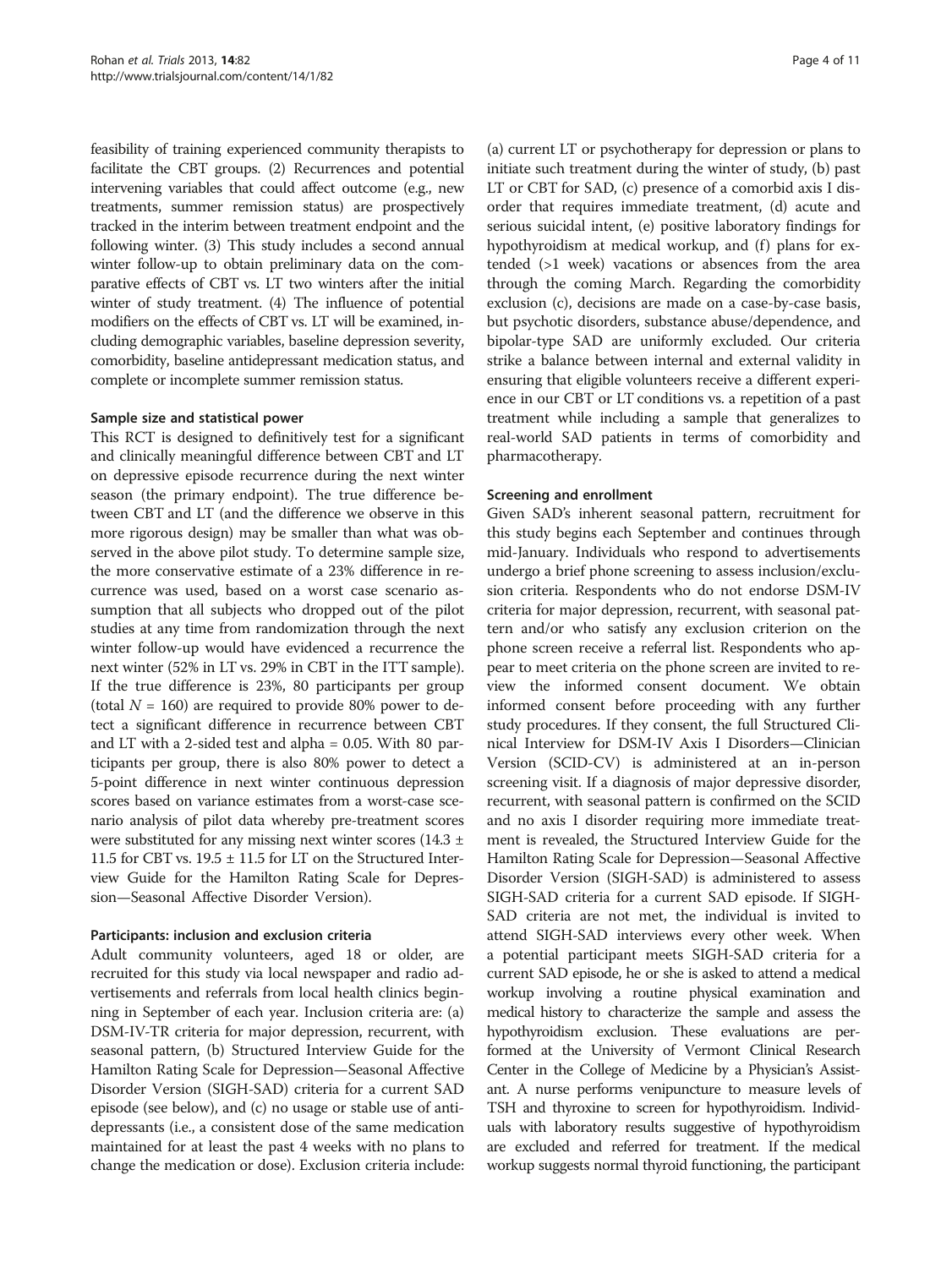is asked to complete the pre-treatment assessment, at the conclusion of which he or she is randomized to a treatment group and enrolled in the study. At the end of January, SIGH-SADs are discontinued for any potential participant who did not meet the threshold for a SAD episode because of the low likelihood of developing a full threshold episode in that winter.

#### Randomization procedure

Participants are randomly allocated to one of the two equal-probability, parallel, concurrent study treatments on a continuous basis as they qualify for the study. The schedule was designed by the project biostatistician/coinvestigator (PMV) and was reviewed by an independent statistician prior to initiating the study. It was based on permuted random-size blocks of four and six, stratified by three variables: (1) sex, (2) major comorbid axis I diagnosis with two levels (present/absent), and (3) current antidepressant medication status with two levels (on medication or not). The randomization schedule is not available to anyone except the project statistician. Only the project coordinator, who does not conduct any assessments related to treatment outcome, is permitted to randomize participants.

#### **Treatments**

#### Timing of the treatments

Participants enter the 6-week treatment phase on a continuous basis following randomization. The first week of February is the last treatment start date each fall/winter season of recruitment to ensure that all treatment is completed during the winter season and before spontaneous springtime remission typically occurs.

#### Light therapy (LT)

Participants randomized to LT attend an instructional session, standardized using a pre-generated script of points to cover: the LT treatment rationale, demonstration of assembly and positioning of the light box, prescription for daily use (i.e., timing and duration), possible side effects, and explanation of the daily LT self-monitoring diary and the side effects questionnaire. These sessions are audiotaped to assess treatment integrity. The PI conducts the sessions because the PI and the project coordinator are the only unblinded personnel who work directly with participants, and the PI is qualified to answer any questions that arise.

LT participants use the SunRay (SunBox Company, Gaithersburg, MD), a standard LT unit  $(23 \times 15\frac{1}{2} \times 3\frac{1}{4})$ inches) with an ultraviolet shield that emits 10,000 lux of white fluorescent light to the retina when the user is within 18 inches. Participants keep daily LT compliance diaries to record the timing and duration of LT. For each of the 6 treatment weeks, LT participants complete an LT side effects questionnaire to assess the presence and severity of any side effects attributed to LT (e.g., headache, eyestrain, feeling "wired) and self-reported times for onset of sleepiness, onset/offset of actual sleep, and desired times for onset/offset of sleep over the previous week. Although individuals typically respond within 4 weeks of initiating LT or not at all [\[7](#page-10-0)], our protocol is maintained and monitored for a full 6 weeks to match the duration of the CBT condition. To circumvent ethical concerns regarding discontinuation of a potentially beneficial treatment during the winter when relapse is likely [\[1](#page-10-0)], participants can choose to continue using the light box through April and are asked to return it in May. However, in an effort to reduce access to a suitable LT unit as a potential confound, LT participants who wish to use LT in the next fall/winter season are offered access to our light boxes if they agree to consult a provider for side effects management if needed. Continuing ongoing clinical management of LT under our supervision the next winter would create a potentially important confound as we do not offer to provide continued CBT or regular contact for CBT-treated participants. The chosen strategy strikes a balance between research design issues and ethical concerns related to patient safety.

Each week while LT is being administered, the PI calls the LT expert and co-investigator (TTP) to review weekly SIGH-SAD scores and responses on the side effects questionnaire. Because morning light is a more potent antidepressant than evening light as shown by direct comparisons [\[9,23\]](#page-10-0) and because it has been suggested that morning light manifests its effects via correcting a pathological circadian phase-delay in SAD patients [\[24-26\]](#page-10-0), LT is initiated at 30 min in the morning, first thing upon awakening, to be completed between the hours of 0600 and 0900 (i.e., in the phase advancing portion of the phase response curve to light; [\[27](#page-10-0)]). After the first week, Dr. Postolache recommends individually tailored, clinical adjustments to the duration of light use to maximize response and reduce any reported side effects. After each phone consult, the PI calls any LT participants with a recommended change to their LT prescription to convey the change. Increments in the duration of LT are initiated in response to an insufficient response to light, defined as a < 30% reduction in SIGH-SAD at the end of week 1, < 50% reduction in SIGH-SAD at the end of week 2, or not fulfilling SIGH-SAD remission criteria at the end of week 3 and beyond. In these cases, if the side effect profile permits, the duration of LT is increased in steps of 15 min/day up to a maximum of 2 h/day. Decrements in LT are based on side effects and consist of decreases in LT in 15-min increments/day. LT is temporarily halted for severe side effects (e.g., severe migraines) and restarted the following day with a reduced amount (50%), which is slowly increased to tolerance. There are two concerns related to circadian phase shifting induced by light: side effects of the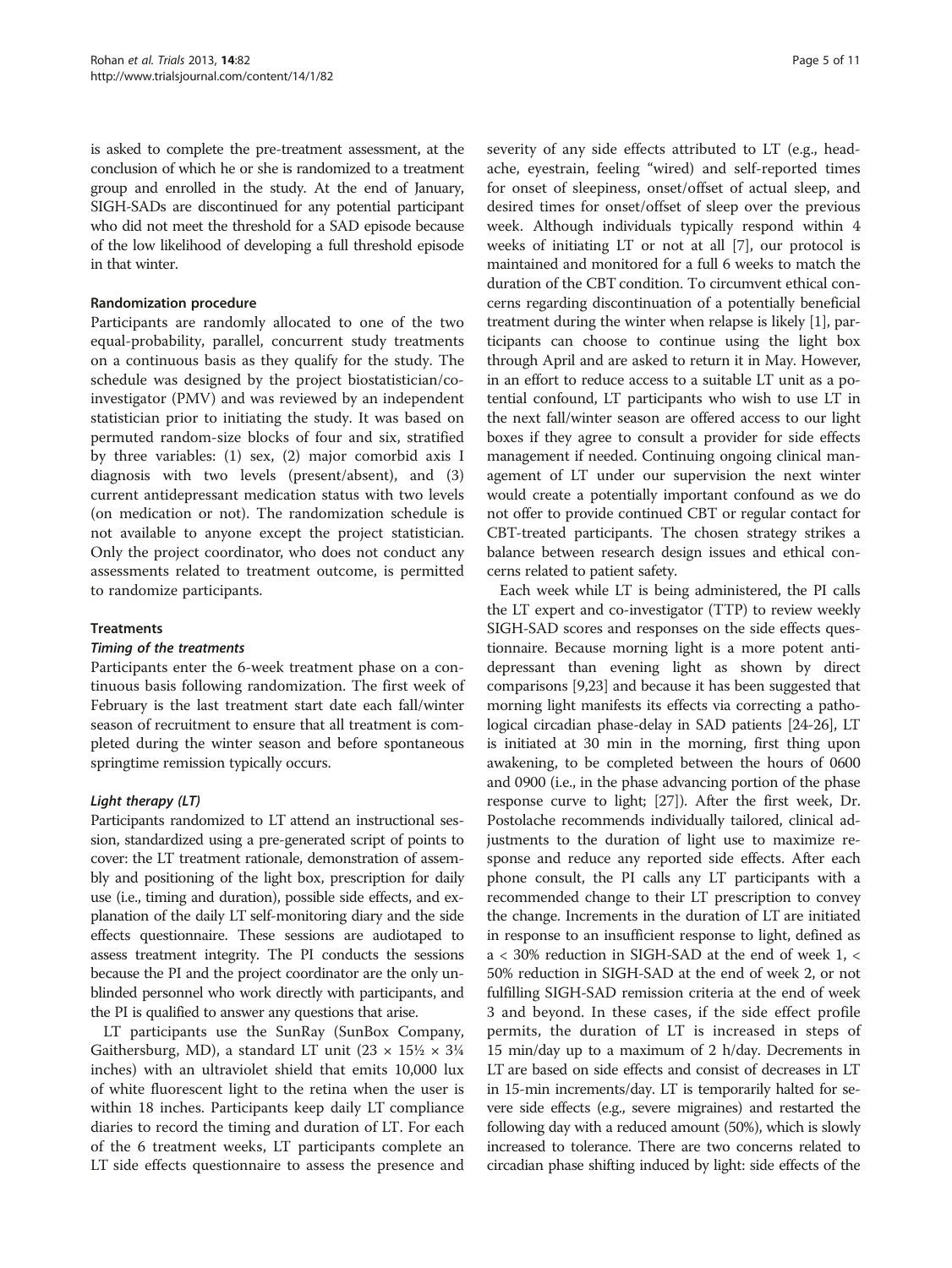phase shift and reduced antidepressant effectiveness if addressing the phase shift. In a recent re-analysis of Eastman et al.'s [\[28](#page-10-0)] data, evening light treatment for SAD phase delayed and morning light treatment phase advanced the temperature minimum (Tmin) by 1 h [\[29\]](#page-10-0). Early awakenings and/or late afternoon or early evening sleepiness sometimes reported by patients could be the result of a circadian phase advance induced by the morning administration of LT. If this occurs, the duration of the morning LT is reduced (if side effects present) and/or adjunct evening light is added.

#### Cognitive-behavioral therapy (CBT)

The PI tailored traditional cognitive therapy for depression [\[12](#page-10-0)] to the SAD population in developing the CBT for SAD protocol and its manual [\[30](#page-10-0)]. The treatment rationale addresses the role of environmental changes as well as cognitions and behavior in the onset and maintenance of seasonal depressive symptoms. CBT for SAD focuses on using traditional cognitive therapy elements of behavioral activation and cognitive restructuring to improve coping with winter. Behavioral activation is presented as a means to experience enjoyment during the fall/winter months by engaging in pleasurable activities. In addition to traditional cognitive restructuring of depressogenic thoughts, this treatment also identifies and challenges negative thoughts related to the winter season, low light availability (i.e., short days, cloud cover), and winter weather (e.g., cold temperatures, snow). To cope with subsequent winter seasons, each patient develops a personalized relapse-prevention plan, involving early identification of negative anticipatory thoughts about winter and of SAD-related behavior changes that occur early in his/her episode and using the skills learned to circumvent these prodromal signs of a SAD episode to prevent relapse and recurrence. Although cognitive therapy for depression is typically administered for 20 standard length (50-min) sessions over 16 weeks, SAD necessitates an intensified version. With winter lasting just 3 months, SAD patients may spontaneously remit with the arrival of spring if sessions were to be conducted over 16 weeks. Therefore, the protocol includes 12 longer  $(1\frac{1}{2} - h)$  sessions at a higher frequency (twice a week) over 6 weeks. Sessions are run in a small closed-group format with 4–8 participants per CBT group. Each group is led by a licensed PhD-level psychologist with a clinical graduate student co-therapist. All sessions are audiotaped to assess treatment adherence.

#### Therapist training/supervision

In addition to the PI therapist, two experienced  $(≥ 4$  years of practice beyond training at study outset) doctorallevel community therapists facilitate the CBT groups, supervised by the PI. Study therapists were recruited

who had clinical experience with depression and experience in delivering CBT treatments, were able to commit to the study, and were willing to learn the study treatment. To train the therapists in the CBT for SAD protocol, the PI conducted formal training sessions with the two therapists together to review the session-by-session manual content and to review and discuss audiotapes of past CBT for SAD group sessions. During the first CBT group that each study therapist led, the PI reviewed audiotapes of all 12 sessions as they occurred. Supervision during the first CBT for SAD group consisted of 1.5-hour weekly meetings between the PI and the group of therapists and graduate student co-therapists involving a combination of (1) group discussion of general issues in therapy, participant progress, and the treatment protocol and (2) individual time where the PI provided detailed feedback on the prior two sessions to each therapist/co-therapist dyad. After each therapist completed the first intensely supervised CBT group, the PI provided continued supervision each year while CBT groups were ongoing by holding weekly 1-hour meetings with the group of therapists and co-therapists to discuss the sessions that occurred that week. The PI continued to listen to a sample (20%) of all CBT sessions conducted to monitor therapist adherence to the protocol and to offer detailed feedback on a subset of sessions. Study therapists are compensated for their time in training and attending supervision at the going rate for a clinical hour in VT and for their time in administering CBT at the going per patient group therapy rate in VT.

#### Treatment integrity

Because there were no pre-existing adherence/fidelity measures for CBT for SAD, the NIMH Collaborative Study Psychotherapy Rating Scale (CSPRS; Steven D. Hollon, PhD, personal communication, September, 2001), which measures the extent of specific therapist behaviors, was modified to measure adherence to our treatment protocols. CSPRS scoring procedures have been manualized [\[31\]](#page-10-0), and adequate psychometric properties have been documented [[32,33\]](#page-10-0). Original CSPRS items assessing specific CBT intervention components and nonspecific therapy aspects were retained with added items to assess psychoeducational and relapse-prevention components specific to our CBT manual. The language was modified to reflect group versus individual therapy. Items pertaining to clinical management were rephrased to reflect LT (as opposed to imipramine). A random sample (25%) of tapes is selected from each condition (CBT or LT) and session number and study therapist (in the case of CBT). Two trained clinical graduate students, blind to condition and session number, independently rate selected tapes. Inter-rater reliability and success at discriminating between the content of the CBT and LT conditions and between individual session numbers within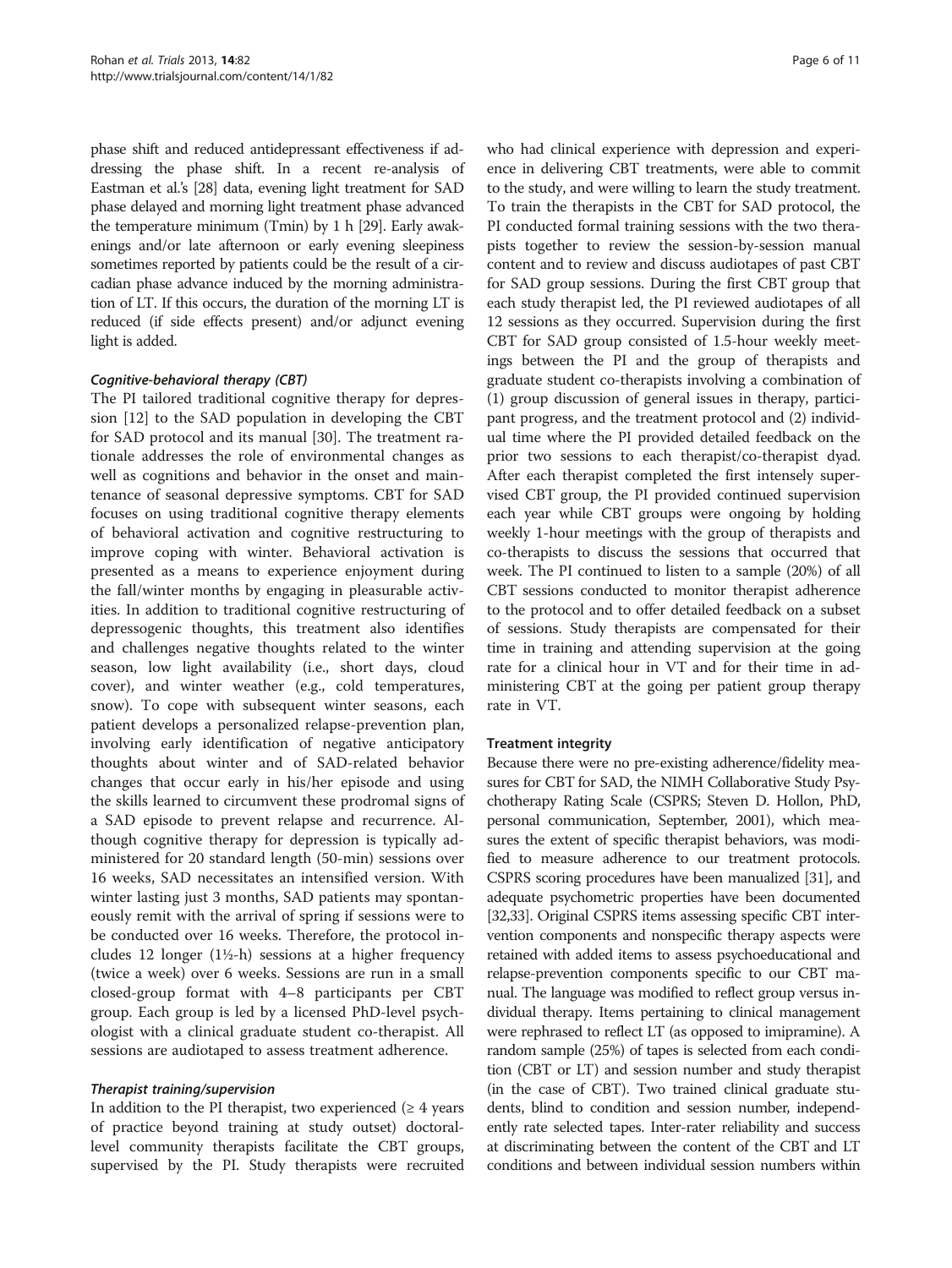the CBT condition will be computed. Patient's treatment compliance is monitored by attendance and homework completion (for CBT) and LT diaries (for LT).

# Standardized information about ongoing and alternative treatments after study treatment ends

As a step to increase the likelihood that treatment in the interim is consistent with initial study treatment, standardized procedures are used for instructing participants with regard to treatment alternatives at the end of study treatment. When the treatment phase is complete in each study year, all participants receive a standardized letter, signed by the PI, encouraging them to keep up their study treatment and to pursue new treatments only if needed. Specifically, LT-treated participants receive a standard letter encouraging them to re-initiate daily LT upon onset of the first depressive symptom in the next fall/winter. The letter reiterates that LT participants can borrow our light boxes to use the next year as long as they have access to a professional to whom they can turn in the event of side effects and also lists contact information for LT manufacturers should they wish to purchase their own unit. CBT-treated participants receive a standard letter encouraging them to keep using the skills learned in the CBT for SAD treatment on their own. Both letters include the same, standardized safety net in providing contact information for local mental health centers and treatment providers should they require more formal treatment. This approach takes into account the ethical concern of not discouraging participants from getting needed treatment between posttreatment and the next winter follow-up while recognizing that we cannot ethically proscribe treatment and are accountable for directing them to resources.

#### Formal follow-up assessments

Three formal, in-person follow-up assessments occur subsequent to study treatment completion: in the summer (i.e., the subsequent August), the next winter (i.e., January or February of the next wholly new winter season), and the second winter (i.e., January or February of the second wholly new winter season). All randomized participants are invited to attend follow-ups.

#### Phone tracking of recurrences and retreatment

A blinded clinical graduate student telephones each participant twice in the interim between summer follow-up and the in-person next winter follow-up: once in October and once in December. The purpose of these brief phone contacts is to track any recurrences and any new treatments initiated. To track recurrences, DSM-IV-TR criteria for a major depressive episode on the SCID-CV are assessed for the interval between the present and last contact (i.e., formal assessment or phone call). To track retreatment, the caller asks, "Have you started any new treatments since (date of last contact) such as LT, talk therapy, or medications?" If the participant answers affirmatively, he or she is queried for specific details.

#### Outcome measures

# Structured Interview Guide for the Hamilton Rating Scale for Depression—Seasonal Affective Disorder Version (SIGH-SAD)

The SIGH-SAD [\[34\]](#page-10-0) includes the 21-item Structured Interview Guide for the Hamilton Rating Scale for Depression (HAM-D) and a supplementary 8-item subscale to assess atypical depressive symptoms associated with SAD. A trained rater, blind to the treatment condition, administers the SIGH-SAD at pre-treatment, treatment weeks 1–5, post-treatment, summer follow-up, next winter follow-up, and second winter follow-up. A second blinded rater subsequently rates audiotapes of the live SIGH-SADs to assess inter-rater reliability.

The primary outcome, depression recurrence status in the next winter, is defined according to the following SIGH-SAD criteria [[35](#page-10-0)]: total SIGH-SAD score ≥ 20 + HAM-D score  $\geq 10 +$  atypical score  $\geq 5$ . The same criteria are used to define SAD episode onset (i.e., study inclusion criterion b) and depression recurrence status at follow-ups. Continuous depression scores and remission status on the SIGH-SAD represent secondary outcome measures. One or both of the following SIGH-SAD criteria are used to classify a full remission at post-treatment [[36](#page-10-0)]: pre- to posttreatment reduction in total SIGH-SAD score ≥ 50% + HAM-D score  $\leq 7$  + atypical score  $\leq 7$  OR HAM-D score  $\leq 2$  + atypical score  $\leq 10$ . These remission criteria are also used to define remission status at the summer followup and annual winter follow-ups, except that the respective follow-up SIGH-SAD score, as opposed to the posttreatment score, is contrasted to baseline status.

#### The Longitudinal Interval Follow-up Evaluation (LIFE)

The LIFE [\[36\]](#page-10-0) is a semi-structured interview that assesses the longitudinal course of psychiatric disorders, including remissions and recurrences. This study uses the psychopathology section of the LIFE, which provides weekly depression status ratings on a continuous symptom scale ranging from 1 (usual self; no residual depressive symptoms) to 6 (definite DSM-IV-TR Major Depressive Episode criteria and extreme impairment), to assess depression in the following three interim periods: between posttreatment and the subsequent summer follow-up, between summer follow-up and the next winter follow-up, and between the next winter follow-up and the second winter follow-up. Any 2-week or longer period of depression ratings in the range of 5 (the threshold for meeting DSM-IV-TR Major Depressive Episode criteria) or 6 will be used as a secondary outcome of depression recurrences that occur between assessments. The LIFE was used in this way in a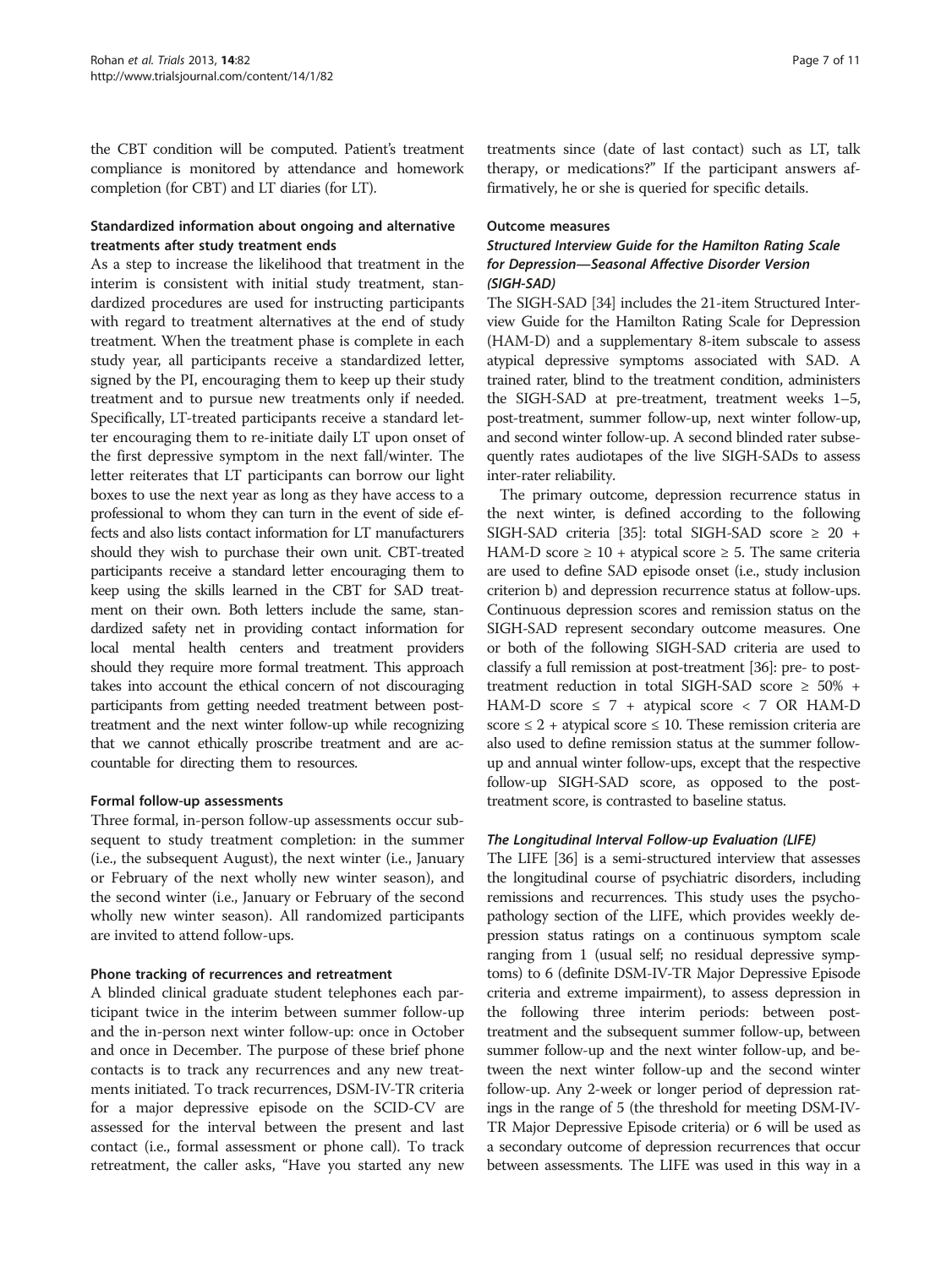2-year follow-up of depressed patients treated with cognitive therapy or antidepressant medications to capture relapse and recurrence [\[16,37](#page-10-0)]. A trained and blinded clinical graduate student rater administers the LIFE live, and a second blinded clinical graduate student rates an audiotape of the LIFE to assess reliability for detecting recurrences in these interim periods.

#### Beck Depression Inventory—Second Edition (BDI-II)

The BDI-II [[38](#page-10-0)] is a 21-item measure of depressive symptom severity that constitutes a secondary outcome measure, administered at pre- and post-treatment, summer, next winter, and the second winter. The BDI-II has demonstrated good test-retest reliability and convergent validity [[38](#page-10-0)]. Consistent with the pilot trials [\[11,21,22](#page-10-0)], BDI-II  $\leq 8$  is a secondary measure of remission status.

# Protocol for training clinical raters and ensuring accuracy of scores

To train SIGH-SAD raters, each year of recruitment, the PI leads several sessions with the study team to discuss each of the 29 SIGH-SAD items in detail and the nuances of scoring them. Subsequently, each year, the raters practiced rating at least three audiotapes of SIGH-SADs from past studies and discussed their ratings in a group session lead by the PI. Trainees were required to observe a veteran rater perform a live SIGH-SAD in the study, record their ratings, and discuss them with the interviewer after the session. To become an independent rater, a trainee had to perform a mock SIGH-SAD interview on the PI (role-playing a patient) with good flow and proficiency and obtain item ratings that corresponded well to the PI's judgments.

The following protocol was developed to increase the accuracy of SIGH-SAD scores. The project statistician identifies any SIGH-SAD administration with a 5-point or greater discrepancy in total score (minus items H16 and H17, which require a direct observation of the patient) between the original and second rater. In these cases reaching the threshold for an unacceptable split between raters, two additional blinded raters are selected from our team to re-rate those particular interviews. The statistician then examines ratings from all four raters of each tape to identify SIGH-SAD items where the original rater disagreed with two or three of the other three raters. Subsequently, the two new raters discuss those particular SIGH-SAD items and try to reach a consensus on the most accurate score for them. If a consensus cannot be reached, the PI is consulted about what was said on the tape (keeping her blind to subject identity, and, therefore, group assignment) to make a final decision about the most accurate score for that item. Any corrected SIGH-SAD scores will be used in the primary and secondary analyses. However, inter-rater reliability statistics will still reflect agreement between the original (uncorrected) rater and the second rater.

#### Data analysis plan

The primary analysis is an intent-to-treat (ITT) analysis based on multiple imputation (MI) of missing next winter SIGH-SAD scores [\[39](#page-10-0)-[41\]](#page-10-0). Imputed scores will be used to classify depression recurrence status for individuals who dropped out during the treatment phase, were withdrawn from protocol, or were subsequently lost to follow-up. Imputed values will be generated from multivariate normal models derived from subjects with next winter follow-up data, using baseline and post-treatment SIGH-SAD, HAM-D, and atypical scores, demographic variables (e.g., gender, race, age), and other baseline patient characteristics (e.g., presence of a comorbid axis I disorder, antidepressant medication status) as potential predictors. Separate models will be developed for the CBT and LT groups rather than including treatment group in the model as a predictor, because in the pilot study, baseline SIGH-SAD scores were negatively correlated with next winter scores in CBT and were positively correlated with next winter scores in LT. Outcomes for subjects with missing next winter data will be predicted from the models based on available data and a random component reflecting the residual distribution for the dependent variable. Ten data sets with different imputed values will be generated, and a dichotomous variable indicating recurrence status will be computed for each subject based on SIGH-SAD criteria. The difference between the CBT and LT groups in the proportions of subjects with a recurrence the next winter will be estimated for each of the ten data sets and the estimates will be combined using the inference methods for MI described by Little and Rubin [\[42\]](#page-10-0). SAS PROC MI and PROC MIANALYZE will be used to carry out the imputation and analysis. Sensitivity analysis will be conducted to determine the robustness of the results under alternative MI models and imputation methods, including best and worst case scenarios for each treatment.

The above analysis will be repeated using the following alternate recurrence definitions as secondary outcomes: (1) meeting SIGH-SAD recurrence criteria at the prospective next winter follow-up OR depression recurrence defined as any major depressive episode as assessed by the LIFE OR fulfilling DSM-IV-TR major depression criteria in the interim between summer and next winter as assessed by the October and December tracking telephone calls, (2) a recurrence on the next winter SIGH-SAD OR depression recurrence status as assessed by considering any new treatment reported in the interim between treatment endpoint and next winter follow-up (except for ongoing LT for LT participants and using CBT skills on their own without a therapist for CBT participants) as prima facie evidence of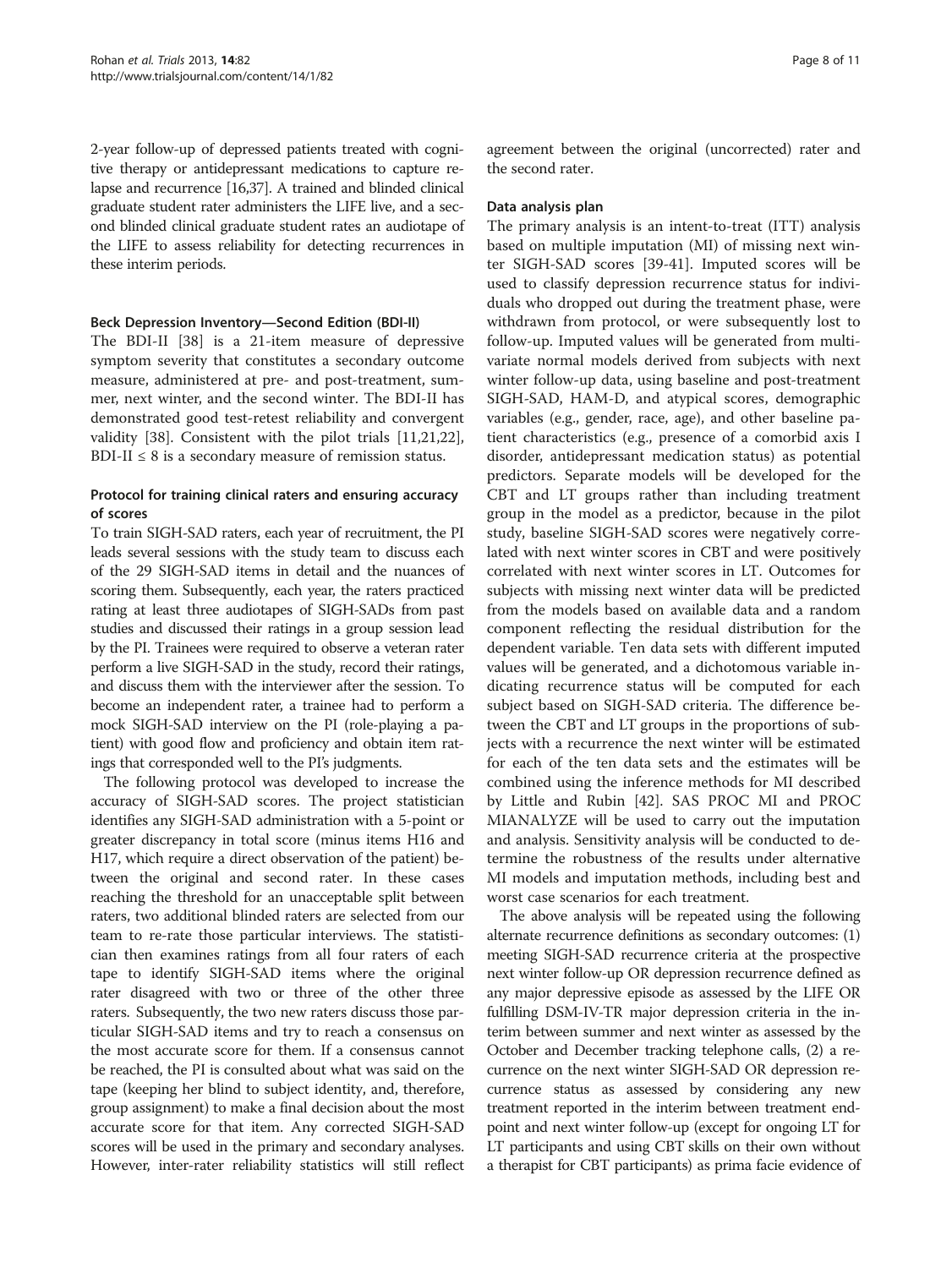recurrence, and (3) the most encompassing and conservative definition of recurrence that defines a recurrence as fulfilling criteria (1) OR (2) above.

Secondary analyses will examine how potential modifiers influence the effects of CBT and LT on the primary outcome of next winter recurrence on the SIGH-SAD. Potential modifiers will include: (1) demographic variables such as sex, age, and race (White vs. minority); (2) baseline characteristics such as pre-treatment depression scores, axis I comorbidity, and baseline antidepressant medication status; and (3) complete or incomplete summer remission status in the interim, as ascertained by the SIGH-SAD at the summer follow-up. This will be done using logistic and linear regression analyses for dichotomous and continuous outcomes, respectively, and including the modifiers as well as their interactions with treatment in the models. Although the models are essentially the same as those fitted to the complete data for the purpose of imputation, for this analysis they will be fitted to the imputed data sets, and the Rao-Blackwell estimates of the effects of the modifiers will be obtained [\[43\]](#page-10-0).

#### **Discussion**

The study design was selected to answer the primary question: Do CBT and LT differ on depression recurrences during the subsequent winter season? The simple, straightforward CBT vs. LT design will answer that question and logically stems from pilot study findings. As a time-limited treatment, if CBT is associated with better outcomes than LT during the subsequent winter, CBT may represent a more practical, effective approach to long-term SAD management in clinical practice. The unique methodological challenges faced here likely generalize to designing intervention trials for other predictably recurrent and time-limited problems focused on long-term outcomes. Justification for the chosen design, consideration of alternative approaches, challenges faced with this population, and areas for future study are discussed below. Alternative designs would have required more patients, increased costs, and reduced power to detect a difference in the primary outcome.

#### Rationale for not designing to detect differences between CBT and LT at treatment endpoint

The pilot study findings suggest that differences between CBT and LT following 6 weeks of treatment are quite small and that powering studies to detect these differences would not represent cost-effective use of resources. For example, 350 participants would be required in each treatment arm ( $N = 700$ ) for a 2-group  $X^2$  test with a twosided 0.05 significance level to achieve 80% power to detect the 10% difference in proportions remitted on the SIGH-SAD at post-treatment of 56% in LT vs. 46% in CBT (observed rates pooling across data from Rohan et al., 2004, 2007). Moreover, the effect size associated with this 10% difference in remission is small,  $h = 0.20$ , and its meaning is not clear in terms of cost-benefit. Similarly, post-treatment differences between CBT and LT on continuous depression scores were consistently less than 2 points, a difference that is quite small and may not be clinically meaningful. The central public health challenge with regard to SAD is prevention of episode recurrence over subsequent winter seasons. Therefore, the current trial focuses on detecting a significant and clinically meaningful difference in the proportion of depressive episode recurrences between CBT and LT at the next winter follow-up if this difference exists.

### Rationale for not designing to establish equivalence between CBT and LT the next winter

The motivation for this trial is based on pilot data showing that depression recurrence in the next winter season may be substantially lower with CBT than with LT [\[11](#page-10-0)]. Therefore, it is more important to test whether depression recurrence in the subsequent winter is lower in one treatment relative to the other than to test for equivalence between CBT and LT. If CBT and LT are "equivalent" (i.e., the true difference between the therapies is functionally equivalent to zero, indicating the absence of a difference between the treatments), it would require 280 subjects in each cell  $(N = 560)$  to test if recurrence rates are equivalent within 10% (i.e., LT-CBT > −0.10). An equivalence study of this size is not feasible or warranted in light of the pilot data. Furthermore, a reduction of recurrence would be the most, if not the only, compelling reason for widespread adoption of CBT in clinical practice because the vast majority of practitioners and researchers who specialize in SAD have a chronobiological orientation and enthusiasm for LT.

### Rationale for following all randomized participants vs. only treatment responders

Although the more common approach in the nonseasonal depression literature is to consider only the long-term outcome of acute treatment responders rather than that for all randomized participants, SAD patients are unique because, by definition, they should spontaneously remit in the summer, which is prospectively assessed in this study. In addition, focusing only on acute responders does not capture a potentially important clinical phenomenon whereby it may be easier for SAD patients to use CBT in the prevention of symptoms during the subsequent winter than in the treatment of an acute SAD episode in the initial winter. Therefore, we chose to follow all randomized participants.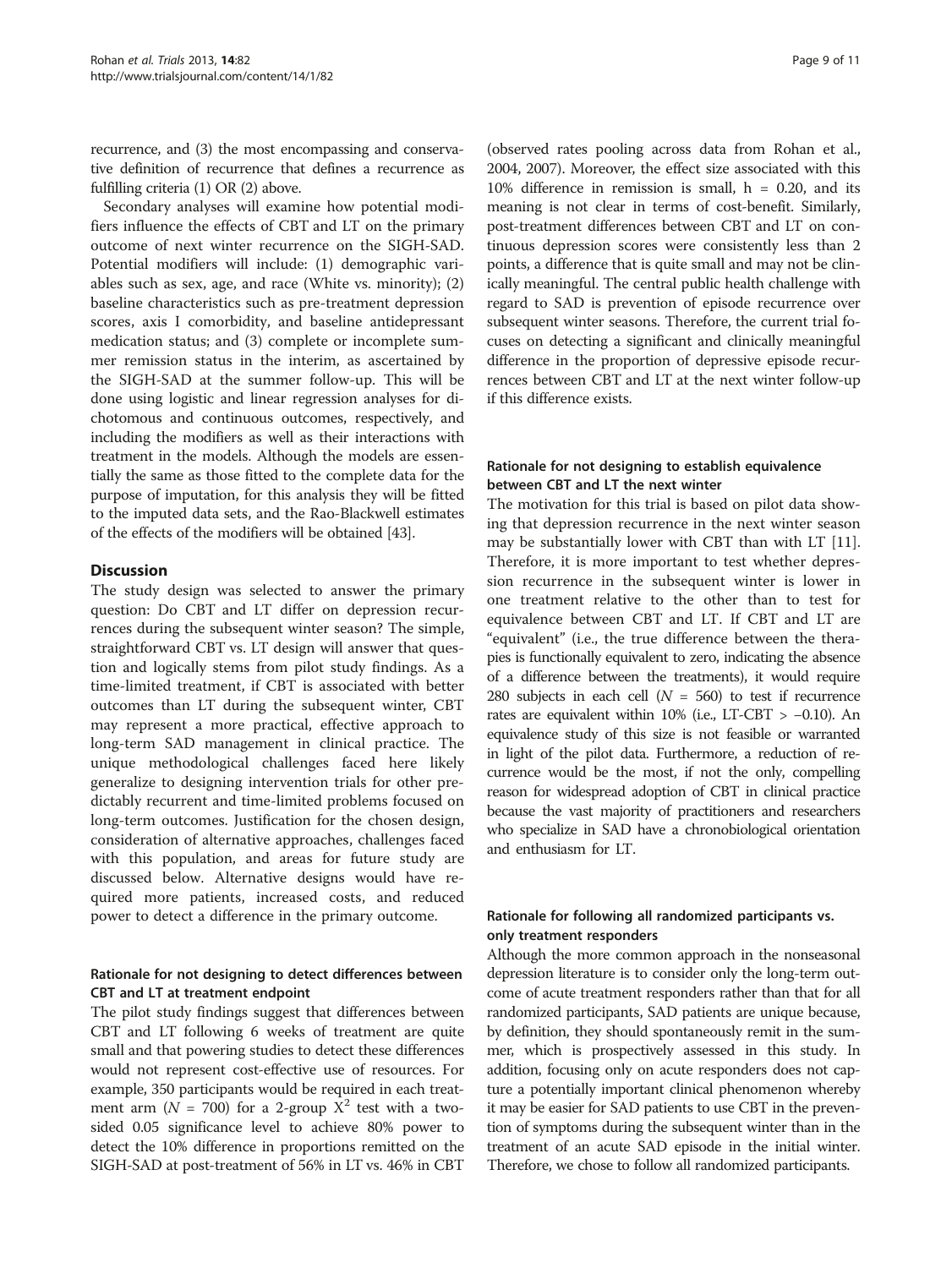### Rationale for using the established treatment (LT) as the control group

The lack of other types of control groups here will not allow determination of whether the treatments might be equally ineffective, rather than comparably effective, in the acute treatment of SAD. Instead, our primary aim addresses the concern that the treatments might be equally ineffective by testing for a meaningful difference between treatments on depression recurrence in the next winter. The addition of a wait-list control group is not ethically justified in this study because participants randomized to the wait-list would be asked to endure an untreated major depressive episode in the initial winter and also to endure the likely recurrence of their depression without treatment in the next winter season. In our judgment, withholding treatment for two consecutive fall/winter seasons would place these participants at significant risk, and these safety concerns substantially outweigh the possible scientific benefit to be gleaned from such a comparison.

#### Rationale for not including an attentional control group

If the efficacy of CBT for SAD becomes firmly established, there are other valid questions that could be asked in future studies that would require a different type of control group. The present study does not address the question of whether nonspecific factors such as group processes, social support, therapist attention, etc.—as opposed to the cognitive and behavioral treatment components—are responsible for CBT's observed treatment effects. Because our CBT for SAD protocol is a relatively new treatment, research designs that address its efficacy are more relevant than designs addressing its mechanisms at this point. If the pilot findings are replicated here and in future studies at other sites, dismantling studies to isolate and identify the active therapeutic components of our CBT will be indicated. Such pursuits are premature to date.

#### Rationale for not including a combined CBT+LT treatment

In pilot studies [\[11,21-22](#page-10-0)], CBT+LT was associated with the highest proportion of SIGH-SAD remissions at posttreatment, but did not appear to show as much lasting benefit as CBT alone over LT on next winter outcomes. Moreover, a descriptive comparison of SIGH-SAD and BDI-II remission rates at post-treatment to the next winter remission rates suggests that only solo CBT treatment continued to improve from post-treatment status into the subsequent winter season. In contrast, the remission rates observed for solo LT and CBT+LT treatment appeared to deteriorate somewhat from post-treatment to the next winter. The reasons behind this apparent decay in CBT+LT's effects over the subsequent winter season are not known. It is possible that participants benefited from combined treatment in the initial winter because they fully engaged in

both protocols under the study team's close monitoring and supervision during the 6 weeks. During the subsequent winter season, however, CBT+LT participants had to make a decision about what treatment(s) to continue and how to balance the treatment components, which might have contributed to perceived burden, treatment overload, or attributing treatment effects to one treatment over the other. Initial treatment with CBT alone may lead to a more parsimonious course of action the next winter. Although we might continue to explore the CBT+LT combination and ways to augment its long-term effects in future studies, the current project will test for a superiority of one treatment over the other on depression recurrence in the next winter, which is the next logical step in the development and testing of CBT for SAD.

#### Trial status

Recruitment for this trial has been ongoing since September 2008.

#### Abbreviations

BDI-II: Beck Depression Inventory-Second Edition; CBT: Cognitive-behavioral therapy; CBT+LT: Cognitive-behavioral therapy combined with light therapy; CSPRS: Collaborative Study Psychotherapy Rating Scale; DC: District of Columbia; DSM-IV-TR: Diagnostic and Statistical Manual of Mental Disorders Fourth Edition-Text Revision; HAM-D: 21-item Structured Interview Guide for the Hamilton Rating Scale for Depression; H: Hours; ITT: Intent-to-treat; LIFE: Longitudinal Interval Follow-up Evaluation; LT: Light therapy; MD: Maryland; MI: Multiple imputation; MIN: Minutes; NIMH: National Institute of Mental Health; PI: Principal investigator; RCT: Randomized clinical trial; SAD: Seasonal affective disorder; SCID-CV: Structured Clinical Interview for DSM-IV Axis I Disorders—Clinician Version; SIGH-SAD: Structured Interview Guide for the Hamilton Rating Scale for Depression—Seasonal Affective Disorder Version; Tmin: Temperature minimum; TSH: Thyroid-stimulating hormone; VT: Vermont; WLC: Wait-list control.

#### Competing interests

KJR receives book royalties from Oxford University Press for the treatment manual for the cognitive-behavioral therapy for SAD intervention (Rohan, 2008). The authors have no other financial or nonfinancial competing interests.

#### Authors' contributions

KJR conceptualized the project, serves as the project's principal investigator, and led the team in manuscript preparation. ME, JNM, LS, SH, and YIN made substantial contributions to acquisition of data and were involved in critically revising the manuscript for intellectual content. TTP aided KJR in conceptualizing the project and wrote the sections of the manuscript pertaining to the light therapy intervention. PMV aided KJR in designing the project, serves as co-investigator/project biostatistician, and wrote the sections of the manuscript related to statistical power and data analysis. All authors read and approved the final manuscript.

#### Acknowledgements

This trial is funded by National Institute of Mental Health grant R01MH078982 (PI: Kelly J Rohan, PhD).

#### Author details

<sup>1</sup>Department of Psychology, University of Vermont, John Dewey Hall, 2 Colchester Avenue, Burlington, VT 05405-0134, USA. <sup>2</sup>Mood and Anxiety Program, Department of Psychiatry, University of Maryland School of Medicine, Baltimore, MD, USA. <sup>3</sup>Department of Medical Biostatistics, University of Vermont College of Medicine, Burlington, VT, USA.